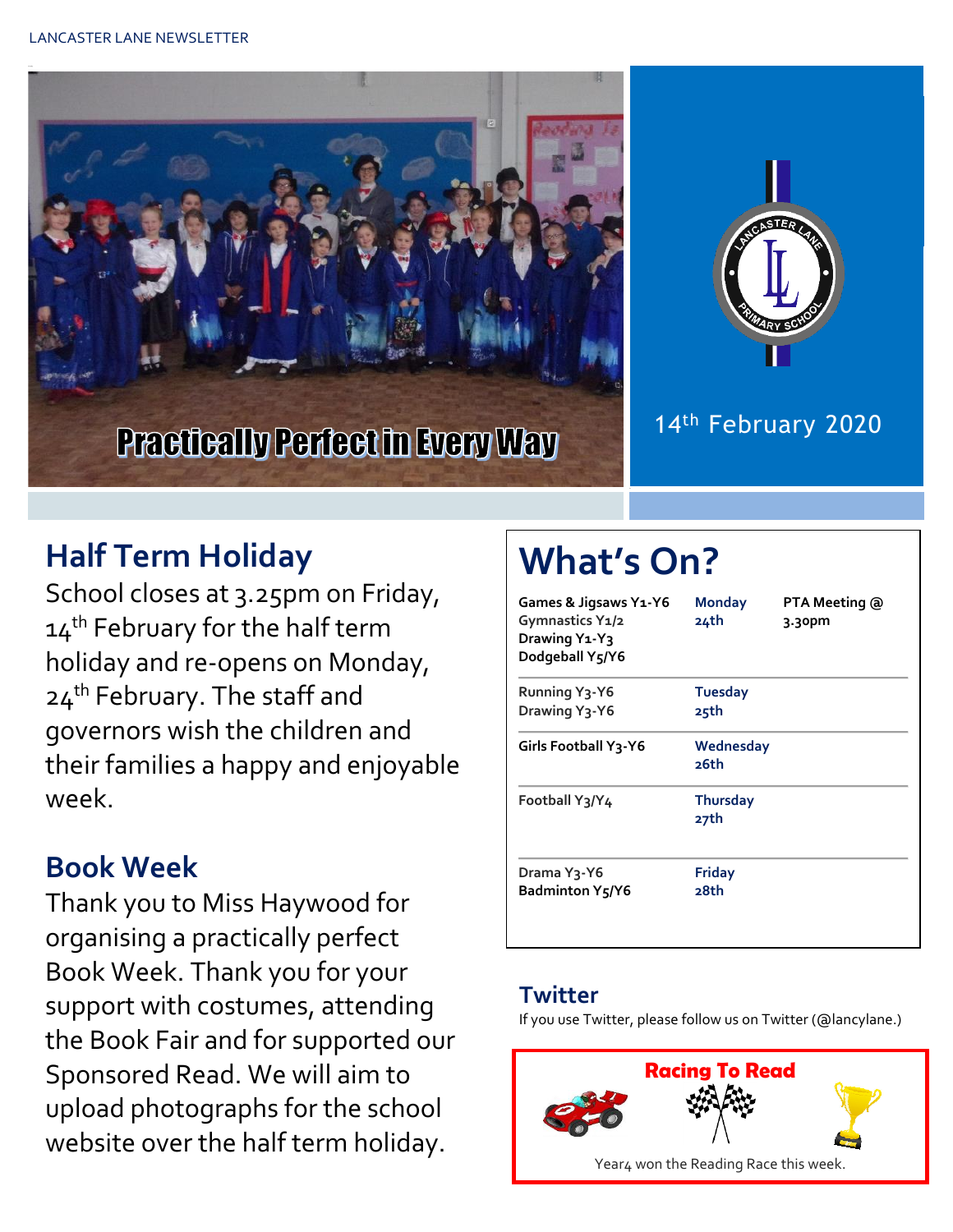## **Bottle Tops**

Please could you send in any plastic bottle tops (any colours) as these can be sent off to a Parkinson's charity to help them raise money.

# **P.T.A**

Thank you to the PTA for organising two wonderful discos. As always, the children's behaviour was exemplary. The next PTA meeting is to be held on Monday,  $24<sup>th</sup>$ February at 3.30pm in the Y6 classroom. We would love to see some new faces so please come along.

## **Staffing News**

Mrs Elizabeth Partington will be working in school every Monday and Tuesday and some Wednesdays until May Half Term, she will be mainly teaching Years 1, 2 and 4.

#### **Nut Free School**

Parents are reminded that products containing nuts should not be sent in children's packed lunches. Products include nutella, peanut butter and granola bars. All children who have a packed lunch should also be sent with a non-fizzy drink.

## **Outside Achievements**

Harry and Ben (Y2) completed a 2k run, Madison (Y1) gained her Stage 1 in Swimming and Ruby (Y3) received a medal and certificate for her Cheer Dance Exam. Well done to all of you.



"With your feet on the ground your feet on the<br>ground you're a bird in flight<br>with your fist bold: with your fist holding tight<br>to the string ocuto the string of your kite."



"Just a spoonful of sugar helps"<br>"e medicine go dolune in the po the medicine go down, in the most<br>the medicine go down, in the most<br>delightful mayr" delightful way!"



"You know, you can say it backwards,<br>Thich is docious-ali-explaints of the data sh which is docious-all-explainting backwards,<br>rupus, but that's going a bit to allrupus, but that's going a bit too far,<br>fupus, but that's going a bit too far,<br>don't you think?" don't you think?"